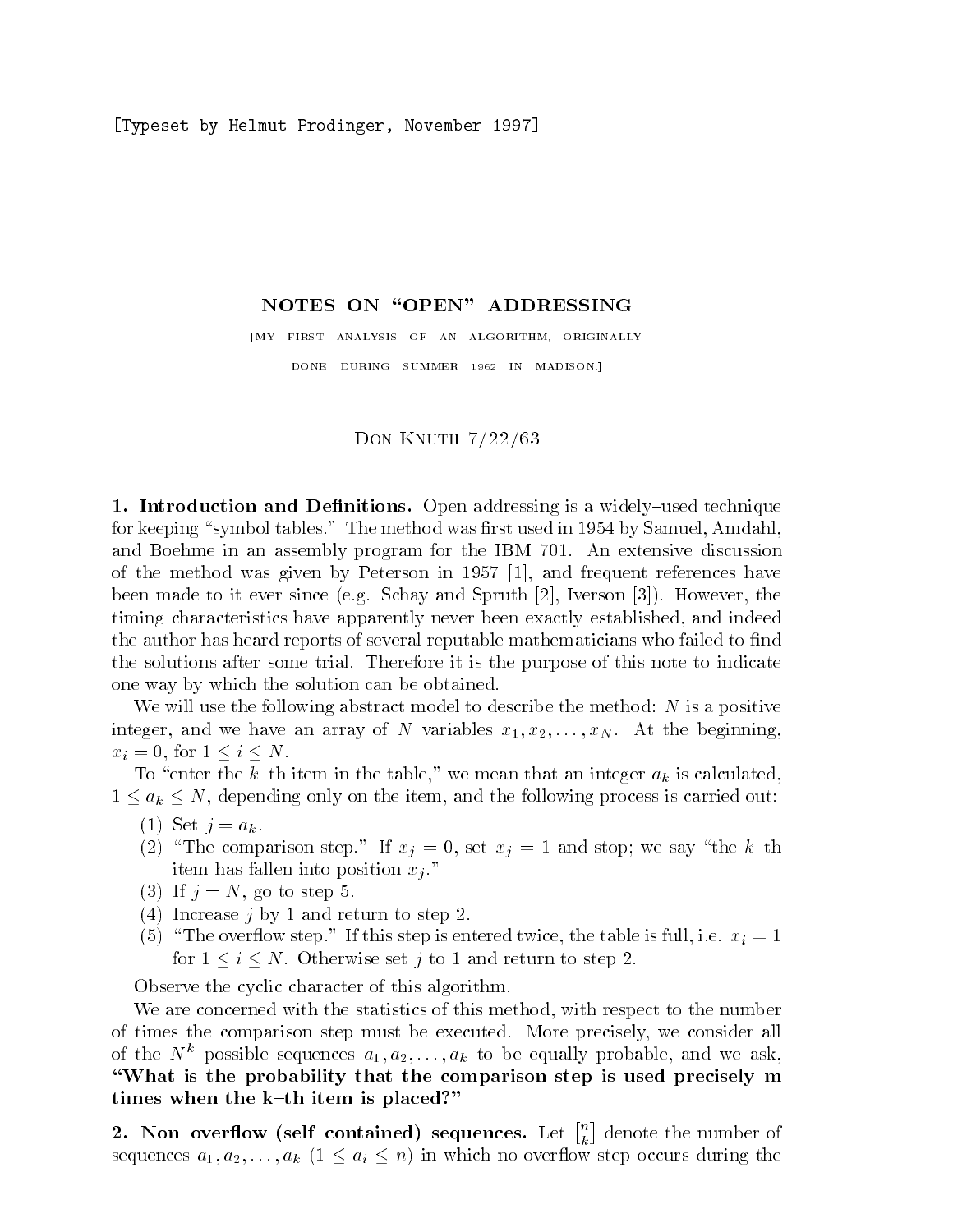-

entire process of placing k items in the algorithm is used for  $\mathcal{A}$  if  $\mathcal{A}$ we set  $\begin{bmatrix} n \\ 0 \end{bmatrix} =$ -

#### Lemma 1. If  $0\leq k\leq n+1,$  then  $\left[\begin{smallmatrix}n\ k\end{smallmatrix}\right]=0$  $n = (n + 1)^k - k(n + 1)^{k-1}.$

*Proof.* This proof is based on the fact that  $\begin{bmatrix} n \\ n \end{bmatrix}$  is is precisely the number of sequences  $b_1, b_2, \ldots, b_k$   $(1 \leq b_i \leq n+1)$  in which, if the algorithm is carried out for  $S = n+1$ , then xn at the end of the operation-western complete the operation-western sequence of the operation former type is one of the latter, and conversely the condition implies in particular that  $1 \leq b_i \leq n$ , and that no overflow step occurs.

But sequences of the latter type are easily enumerated, because the algorithm has circular symmetry; of the  $(n + 1)^k$  possible sequences  $b_1, b_2, \ldots, b_k$ , exactly  $\cdots$  , and the section of these leaves that  $\cdots$  is shown that  $\cdots$  is a shown that  $\cdots$ 

$$
\begin{bmatrix} n \\ k \end{bmatrix} = (n+1)^k \left( 1 - \frac{k}{n+1} \right) \ .
$$

**3. Sequential pile-up.** How many sequences  $a_1, \ldots, a_{k-1}$   $(1 \le a_i \le N)$  leave

$$
X_{N-t-1} = 0, \ X_{N-t} = \cdots = X_{N-1} = 1, \ X_N = 0 ?
$$

Let this number be denoted by  $Q(N, k, t)$ .

**Lemma 2.** If  $0 < k \leq N$ ,  $0 \leq t < N-1$ , then  $Q(N, k, t) = \binom{k-1}{t}\binom{N-t-2}{k-t-1}$ .

Proof In order to construct such a sequence we have a subsequence of <sup>t</sup> items which fall into the range  $x_{N-t}$  through  $x_{N-1}$ ; there are  $\begin{bmatrix} t \\ t \end{bmatrix}$  such sequences. The remaining terms form a subsequence of  $k-t-1$  items which all land in the range  $x_1$ through  $x_{N-t-2}$ ; there are  $\binom{N-t-2}{k-t-1}$  such sequences. Finally, there are  $\binom{k-1}{t}$  ways to put these two subsequences together- This completes the proof-

Notice that the stated formula for  $Q(N, k, t)$  is valid also for the excluded case  $t = N - 1$ , if we adopt the convention that

$$
\begin{bmatrix} -1 \\ 0 \end{bmatrix} = 1.
$$

4. The probability  $P(N, k, m)$ . Let  $P(N, k, m)$  be the probability that m compartners to place the required to place the control the steps items the place the algorithm in the algorithm in entered m times.

**Lemma 3.** The number of sequences  $a_1, \ldots, a_k$   $(1 \le a_i \le N)$  in which the k-th  $i$ tem falts in position  $x_N$  after precisely in comparisons, is

$$
\sum_{i=m}^{N} Q(N, k, i-1) = \begin{bmatrix} N-1 \\ k-1 \end{bmatrix} - \sum_{i=1}^{m-1} Q(N, k, i-1), \text{ for } 1 \le k \le N.
$$

 $P$  ,  $P$  ,  $P$  and  $P$  are  $P$  and  $P$  and  $P$  is the rest weight in the rest weight  $P$  and  $P$  and  $P$  and  $P$  are  $P$  and  $P$  and  $P$  and  $P$  and  $P$  and  $P$  and  $P$  and  $P$  and  $P$  and  $P$  and  $P$  and  $P$  and  $P$  and  $x$  , therefore by Lemma  $\sim$  1 m  $\sim$  1 m  $\sim$  1 m  $\sim$  1 m  $\sim$  1 m  $\sim$  1 m  $\sim$  1 m  $\sim$  1 m  $\sim$  1 m  $\sim$  1 m  $\sim$  1 m  $\sim$ formula is obvious, in lieu of the fact that

$$
\sum_{i=1}^{N} Q(N, k, i-1) = \begin{bmatrix} N-1 \\ k-1 \end{bmatrix}
$$

(the number of sequences which leave  $x_N = 0$ ).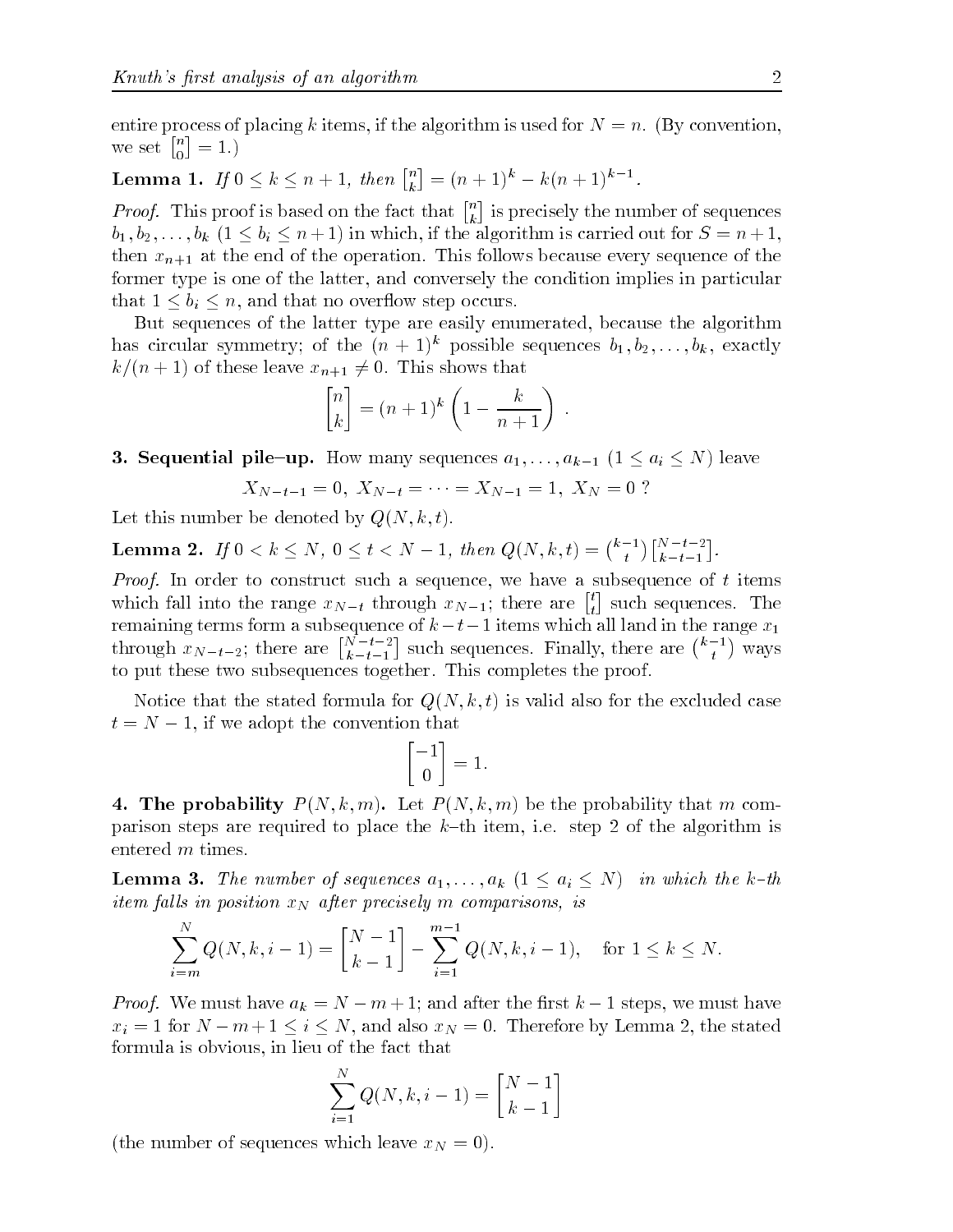## Lemma 4.

$$
P(N,k,m) = \frac{1}{N^{k-1}} \sum_{i=m}^{N} Q(N,k,i-1) = 1 - \frac{k-1}{N} - \frac{1}{N^{k-1}} \sum_{i=1}^{m-1} Q(N,k,i-1).
$$

 $\mathbb{P}$  is  $\mathbb{P}$  the position  $\mathbb{Q}$  in Lemma  $\mathbb{Q}$  can be changed to  $\mathbb{Q}$  for any other  $\mathbb{Q}$  without affecting the result, by symmetry. There are N possible sequences  $a_1,\ldots,a_k$  $(1 \le a_i \le N)$ , each assumed to be equally probable; hence  $P(N, k, m)$  is the appropriate fraction of these sequences and the result is immediate from Lemma 3.

Now we let  $R(N, k, t) = Q(N, k, t - 1)/N^{n}$  (N  $-k$ ). By Lemmas 1 and 2, we find that for  $1 \leq t < N$ ,  $1 \leq k < N$ ,

$$
R(N,k,t) = {k-1 \choose t-1} (N-t)^{k-t-1} (N-k)t^{t-2} / (N^{k-3} (N-k))
$$

so that

$$
R(N,k,t) = {k-1 \choose t-1} \left(\frac{t}{N}\right)^{t-2} \left(1 - \frac{t}{N}\right)^{n-t-1}.
$$

**If IT COLUMN 1:**  $I_1$  1  $\leq R$ ,  $H\ell \leq T$ ,  $H\ell U\ell \ell$ 

$$
P(N, k, m) = 1 - \frac{k-1}{N} - \frac{N-k}{N^2} \sum_{t=1}^{m-1} R(n, k, t).
$$

 $\mathcal{L}$  ,  $\mathcal{L}$   $\mathcal{L}$   $\mathcal{L}$   $\mathcal{L}$  are cased in the case  $\mathcal{L}$  is the case  $\mathcal{L}$  . The  $\mathcal{L}$  is the set of  $\mathcal{L}$ since P New York for clearly - All cases-above formula holds in all cases-above formula holds

5. Calculation of the mean. We are interested in the expected number of comparison steps to place the the steps the steps of the steps in

$$
M(N,k) = \sum_{m=1}^{N} mP(N,k,m).
$$

To evaluate  $M(N, k)$  in "closed" form, we first observe that  $\sum_{m=1}^{N} P(N, k, m) = 1$ which implies (by Theorem  $1$ )

$$
1 = N - k + 1 - \frac{N - k}{N^2} \sum_{t=1}^{N} (N - t)R(N, k, t);
$$

hence, if  $k < N$ ,  $\sum_{t=1}^{N} (1 - \frac{t}{N}) R(N, k, t) = N$ . This implies the identity

$$
\sum_{t=1}^{k} \binom{k-1}{t-1} \left(\frac{t}{N}\right)^{t-2} \left(1 - \frac{t}{n}\right)^{k-t} = N,\tag{*}
$$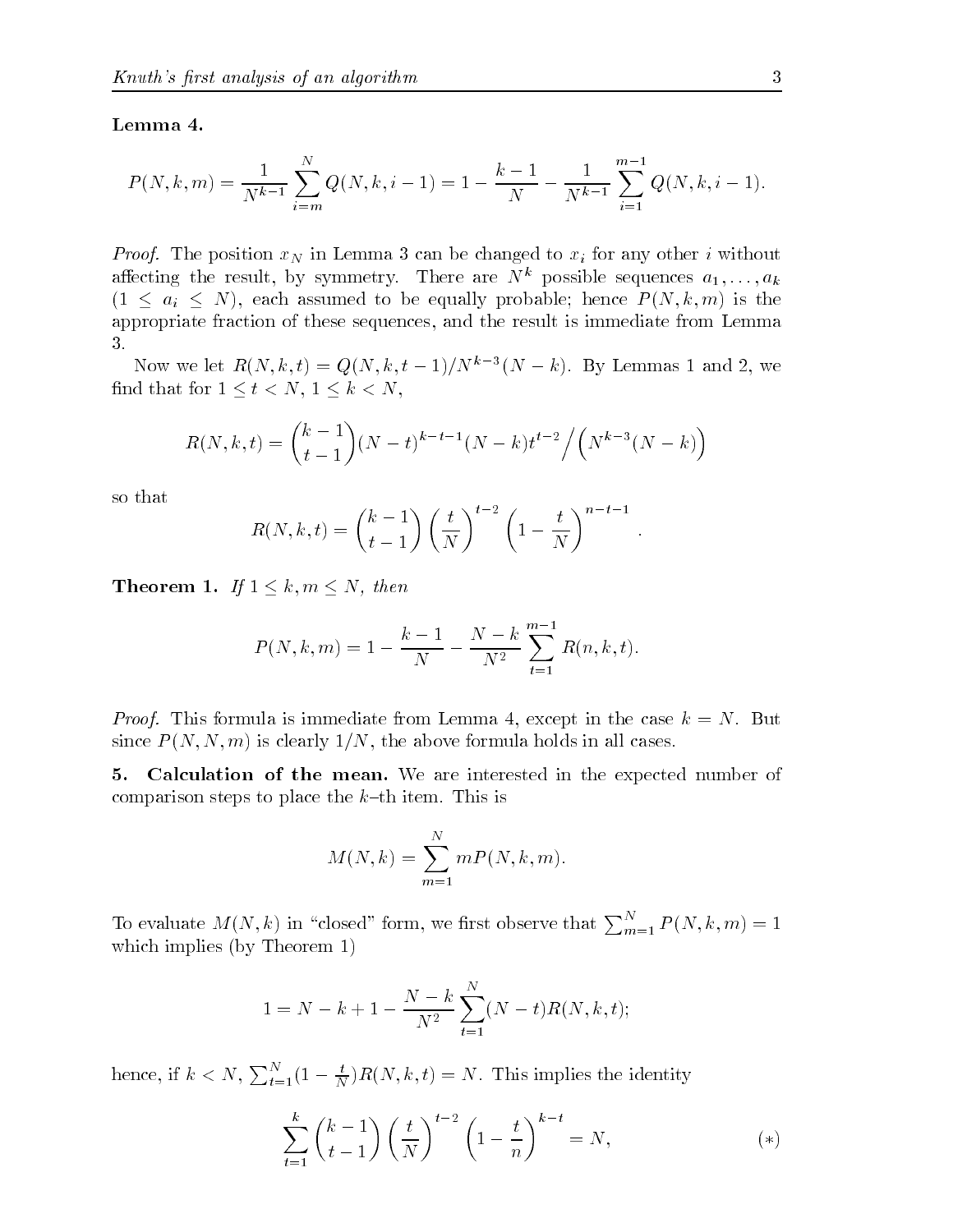which is rather directly-directly-directly-directly-directly-directly-directly-directly-directly-directly-directly-directly-directly-directly-directly-directly-directly-directly-directly-directly-directly-directly-directl independently using Abel's generalized binomial theorem:

$$
(x+z)^n = \sum_{r=0}^n \binom{n}{r} x(x-ry)^{r-1} (z+ry)^{n-r}
$$

which is valid for  $\alpha$  -  $\beta$  contains the matrices of  $\beta$  ,  $\alpha$  ,  $\alpha$  ,  $\alpha$  ,  $\beta$  ,  $\beta$  ,  $\beta$  ,  $\beta$  ,  $\beta$  ,  $\beta$  ,  $\beta$  ,  $\beta$  ,  $\beta$  ,  $\beta$  ,  $\beta$  ,  $\beta$  ,  $\beta$  ,  $\beta$  ,  $\beta$  ,  $\beta$  ,  $\beta$  ,  $\beta$  ,  $\beta$  ,  $\beta$ and  $n = k - 1$ , to obtain

$$
1 = \sum_{r=0}^{k-1} {k-1 \choose r} \frac{1}{N} \left(\frac{r+1}{N}\right)^{r+1} \left(1 - \frac{r+1}{N}\right)^{k-r-1}
$$

and the required formula ( ) follows with the red  $\sim$  . It is the following for all  $\sim$  $k, N > 0$  and in particular for  $k = N$ .

Now let  $N$  be fixed, and let

$$
b_k = \sum_{t=1}^N \left(1 - \frac{t}{n}\right)^2 R(N, k, t).
$$

We have the identity

$$
\frac{k-t}{k-1}R(N,k,t) = \left(1 - \frac{t}{N}\right)R(N,k-1,t),
$$

which can be rewritten in the form

$$
\left(1-\frac{t}{N}\right)R(N,k,t) = \left(1-\frac{k}{N}\right)R(N,k,t) + \frac{k-1}{N}\left(1-\frac{t}{N}\right)R(N,k-1,t).
$$

Hence, by  $(*)$ ,

$$
b_k = N - k + \frac{k-1}{N}b_{k-1}
$$

and using the value  $b_1 = N - 1$ , we find

$$
b_{k+1} = N - \frac{k!}{N^k} \left( 1 + N + \frac{N^2}{2!} + \dots + \frac{N^k}{k!} \right)
$$
, for  $k \ge 0$ .

Let us write, for convenience,

$$
E_r(N,k) = 1 + {r+1 \choose r} \frac{k-1}{N} + {r+2 \choose r} \frac{(k-1)(k-2)}{N^2} + \dots + {r+k-1 \choose r} \frac{(k-1)!}{N^{k-1}}.
$$

Then

$$
b_k = N - 1 - \frac{k-1}{N} E_0(N, k-1).
$$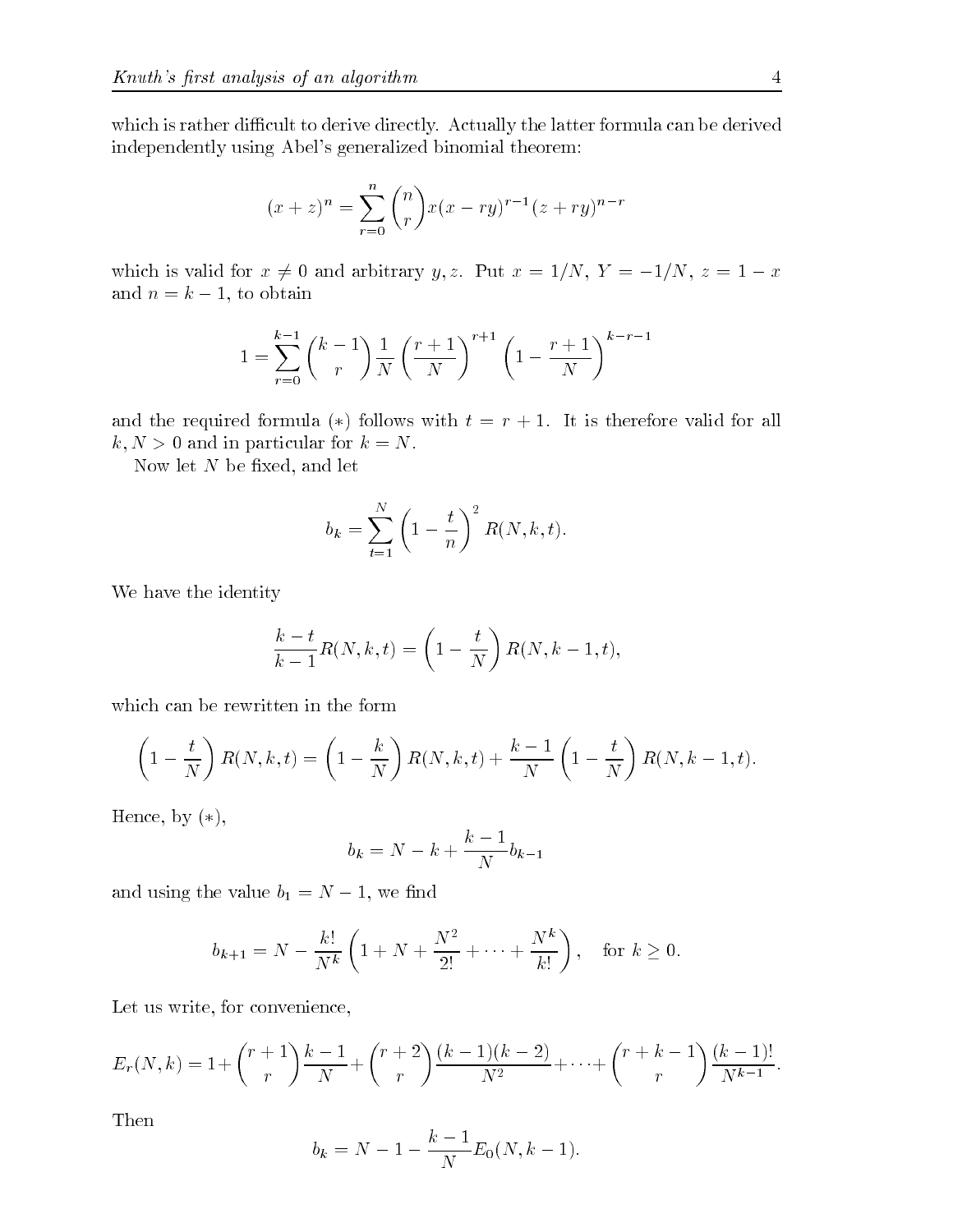We have

$$
M(N,k) = \sum_{m=1}^{N} mP(N,k,m)
$$
  
=  $\frac{N(N+1)}{2} \left(1 - \frac{k-1}{N}\right) - \frac{N-k}{N^2} \sum_{t=1}^{N} \left(\frac{N(N+1)}{2} - \frac{t(t+1)}{2}\right) R(N,k,t)$   
=  $\frac{1}{2} \left\{ N(N+1) \left(1 - \frac{k-1}{N}\right) - \left(1 - \frac{t}{N}\right) \sum_{t=1}^{N} \left[ (2N+1) \left(1 - \frac{t}{N}\right) - N \left(1 - \frac{t}{N}\right)^2 \right] R(N,k,t) \right\}.$ 

Putting everything together, we therefore obtain

# Theorem 2.

$$
M(N,k) = \frac{1}{2} \left( 1 + k - (k - 1) \left( 1 - \frac{k}{N} \right) E_0(N, k - 1) \right)
$$
  
= 
$$
\frac{1}{2} \left( 1 + k E_0(N, k) - (k - 1) E_0(N, k - 1) \right)
$$
  
= 
$$
\frac{1}{2} \left( 1 + E_1(N, k) \right)
$$

As an example let  $\mathbf{A}$ . We have the following values for  $\mathbf{A}$  (i.e.  $\mathbf{A}$ 

|          |               |                      | $_{m}$         |                  |               |                       |
|----------|---------------|----------------------|----------------|------------------|---------------|-----------------------|
| P(5,k,m) | 1             | $\overline{2}$       | 3              |                  | 5             | M(5,k)                |
|          |               |                      |                |                  |               |                       |
| 2        | $\frac{4}{5}$ | $\frac{1}{5}$        |                |                  |               | $\frac{6}{5}$         |
| 3        | $rac{3}{5}$   | 7<br>$\overline{25}$ | $\frac{3}{25}$ |                  |               | 38<br>$\overline{25}$ |
|          | $\frac{2}{5}$ | 34<br>125            | $\overline{5}$ | $\frac{16}{125}$ |               | 257<br>125            |
|          | 5             | $\overline{5}$       |                | 5                | $\frac{1}{5}$ |                       |

**6. The standard deviation.** Let  $\sigma(N, k)$  be the standard deviation of the dis- $\alpha$  and  $\alpha$   $\alpha$   $\beta$  . The property similar to those of the preceding section, and somewhat more pain the standard deviation can be obtained- We will merely quote the results here.

Theorem 3.

$$
\sum_{t=1}^{N} \left(1 - \frac{t}{N}\right)^3 R(N, k, t) = N + (k - 1)! \sum_{i=0}^{k} \left(\binom{i+3}{2} - 2k - 3\right) \frac{1}{(k - i)! N^i}
$$

$$
\sum_{m=1}^{N} m^2 P(N, k, m) = \frac{1}{6} + E_3(N, k) - \frac{2}{3} E_2(N, k) + \frac{1}{2} E_1(N, k)
$$

The reader may at least verify this theorem in the case <sup>N</sup> - The standard deviation may now be obtained from the latter formula.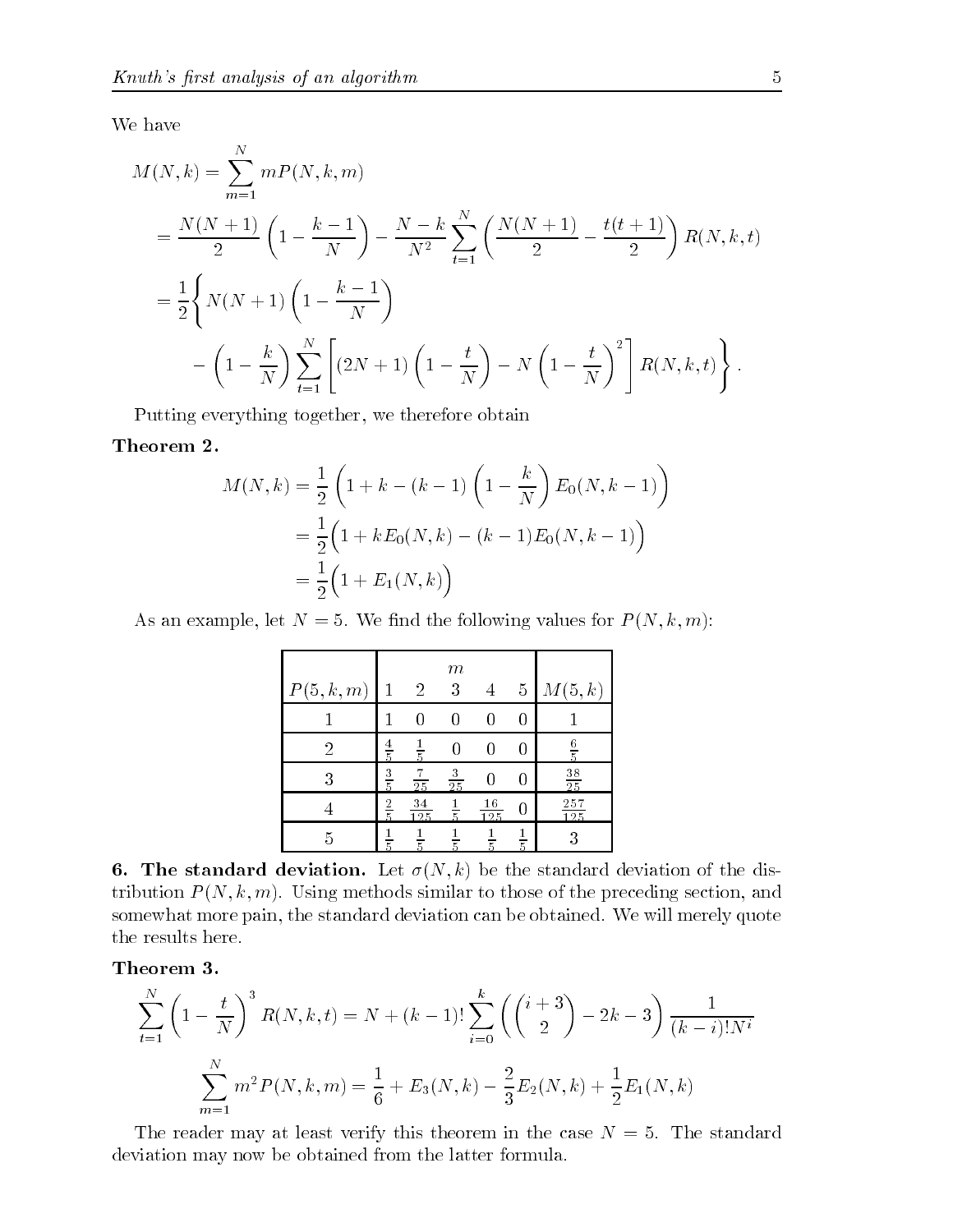7. Searching the table. Once the table has been constructed, let  $k$  be the number of it-distinct in it. It seems in algorithm can be used to search the table  $\alpha$ number of comparisons needed to find a given item is the same as the number of comparisons which were needed to enter it in the first place.

If all items in the table are referred to with equal probability, the average number of comparisons needed when searching the table is

$$
T(N,k) = \frac{1}{k} \sum_{t=1}^{k} M(N,t) = \frac{1}{2} \Big( 1 + E_0(N,k) \Big),
$$

by Theorem 2.

**8. Approximations.** Here we give simple upper bounds for  $M(N, k)$  and  $T(N, k)$ . Since all quantities depend on  $E_r(N,K)$  for various r, the natural approximation is derived by writing

$$
E_r(N,k) \approx 1 + \binom{r+1}{r} \frac{k-1}{N} + \binom{r+2}{r} \left(\frac{k-1}{N}\right)^2 + \dots = \left(\frac{1}{1-\rho}\right)^{r+1}.
$$

Here  $\mu$  . The approximate dependence in the items in the table-table-table-table-table-table-table-table-tablehave the approximation

$$
M(N,k) \approx \frac{1}{2} \left( 1 + \frac{1}{(1-\rho)^2} \right)
$$
  

$$
T(N,k) \approx \frac{1}{2} \left( 1 + \frac{1}{1-\rho} \right)
$$
  

$$
\sigma^2(N,k) \approx \frac{3}{4} \frac{1}{(1-\rho)^4} - \frac{2}{3} \frac{1}{(1-\rho)^3} - \frac{1}{12}
$$

The estimates for  $M(N, k)$  and  $T(N, k)$  are upper bounds; we see that the estimates are dependent up the estimates are positive respect to the estimates and continuation are best for small values of a plant of approaches at these estimates become less and and less accurates and is when the word is when  $\alpha$  is when  $\beta$  and  $\beta$  and  $\beta$  and  $\beta$  and  $\beta$  and  $\beta$ approximations give

$$
(1 + N^2)/2
$$
,  $(9N^4 - 3N^3 - 1)/12$ 

respectively for  $M(N, N), \sigma^-(N, N)$ ; the true values are

$$
(1+N)/2
$$
,  $(N^2-1)/12$ 

respectively-the contractive increases in a new process in provided the approximation is a contract to the contract of in fact, it is not hard to show that

$$
E_r(N, \rho N) \uparrow \frac{1}{(1-\rho)^{r+1}}
$$
 as  $N \to \infty$ .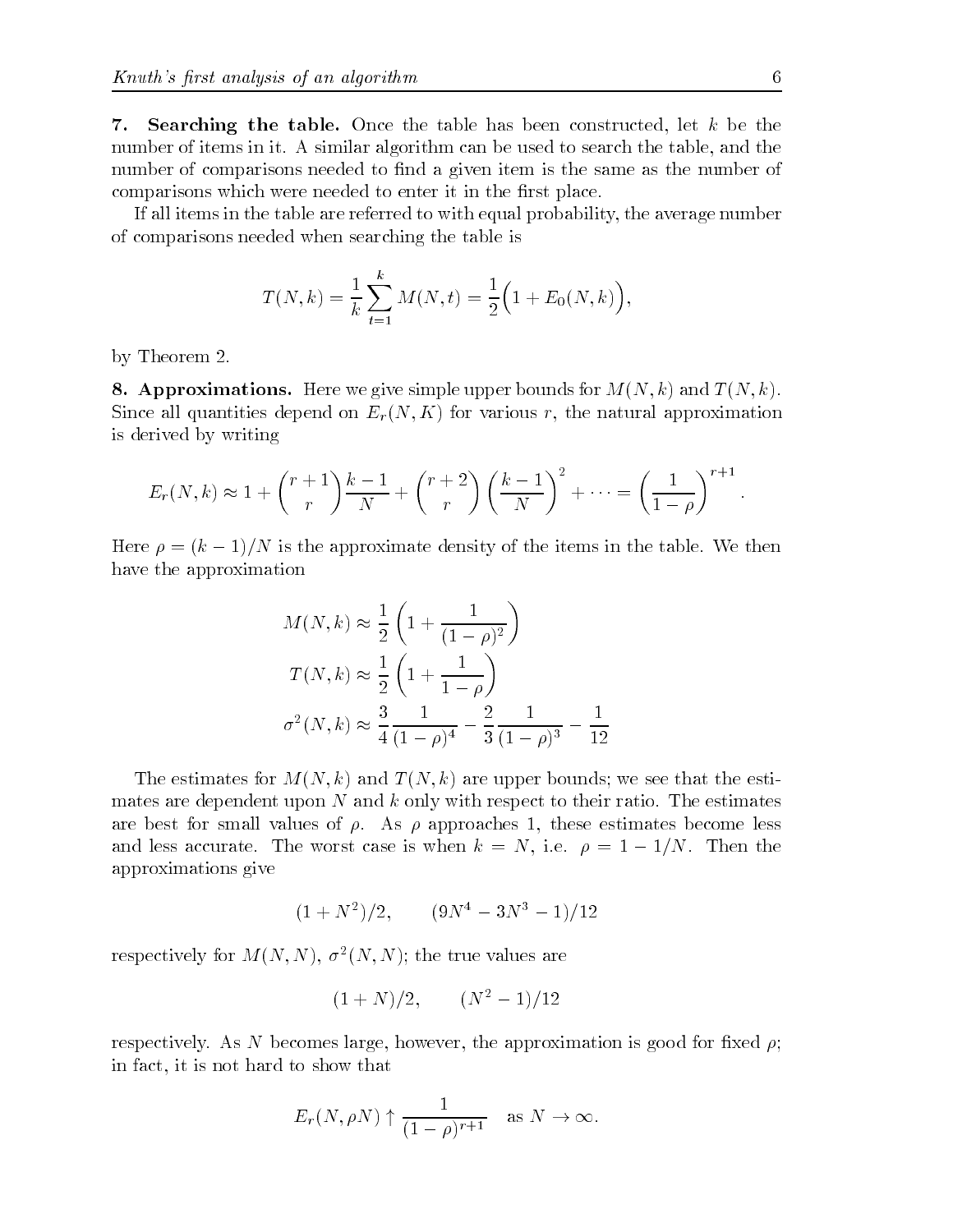9. Relations to the paper of Schay and Spruth. In the article by Schay and Spruth  $[2]$ , a method is described which the authors claim is superior to open addressing: the elements are shifted as they are stored, so that the elements whose starting address is  $x_i$  are stored before (in the cyclic sense) those whose starting address is a film more although more complicated the method of the method described the more complications of than the open addressing method, actually has exactly the same performance characteristics-  $\mathcal{L}$  is the characteristic of  $\mathcal{L}$  . The periodic independent of  $\mathcal{L}$ the order in which the elements enter the table; and there is an order for which the table takes the same form as stipulated by Schay and Spruth-

Since the more complex method of  $[2]$  is therefore exactly the same as the one we have described, with respect to its performance, it is interesting to compare the timing estimates derived in that paper with the ones derived here- The formula

$$
T(N,k) \approx 1 + \frac{\rho}{2(1-\rho)}
$$

was derived in  $[2]$ , and this coincides with

$$
\frac{1}{2}\left(1+\frac{1}{1-\rho}\right),\right
$$

the approximation we derive above the value  $\mathbb{R}^n$  the value  $\mathbb{R}^n$  . The value  $\mathbb{R}^n$ was used in 
- In that paper the approximation occurred when the binomial probability was replaced byaPoisson distribution- The derivation is completely different from the one described here, and the authors were not concerned with the quantities  $M(N,k)$  or  $P(N,k,m)$ .

 $10.$ Selected values of  $M(N, k)$ ,  $\sigma(N, k)$ ,  $T(N, k)$ . Precise calculations of  $E_r(N, k)$  may be rapidly performed by computer, and hence the exact values of the mean  $\mathbf{N}$ ing page, for example, were computed by the  $B$ -5000 in approximately five seconds, which is the time needed to print that amount of information-table indicates amount of informationto what the complete quantities depend on the ratio k-will value in the ratio  $\alpha$  all values  $\mu$  . of course for rounding-

### **REFERENCES**

- The contract of the Contract of The Random Contract of The Contract of The Contract of The Contract of The The
- ga Ga String Grad and the Spruth, reverged of a red ries, county modes at String recent and the S 
-
- a compared to the comparative control of the compared of the second control of the compared of the compared of